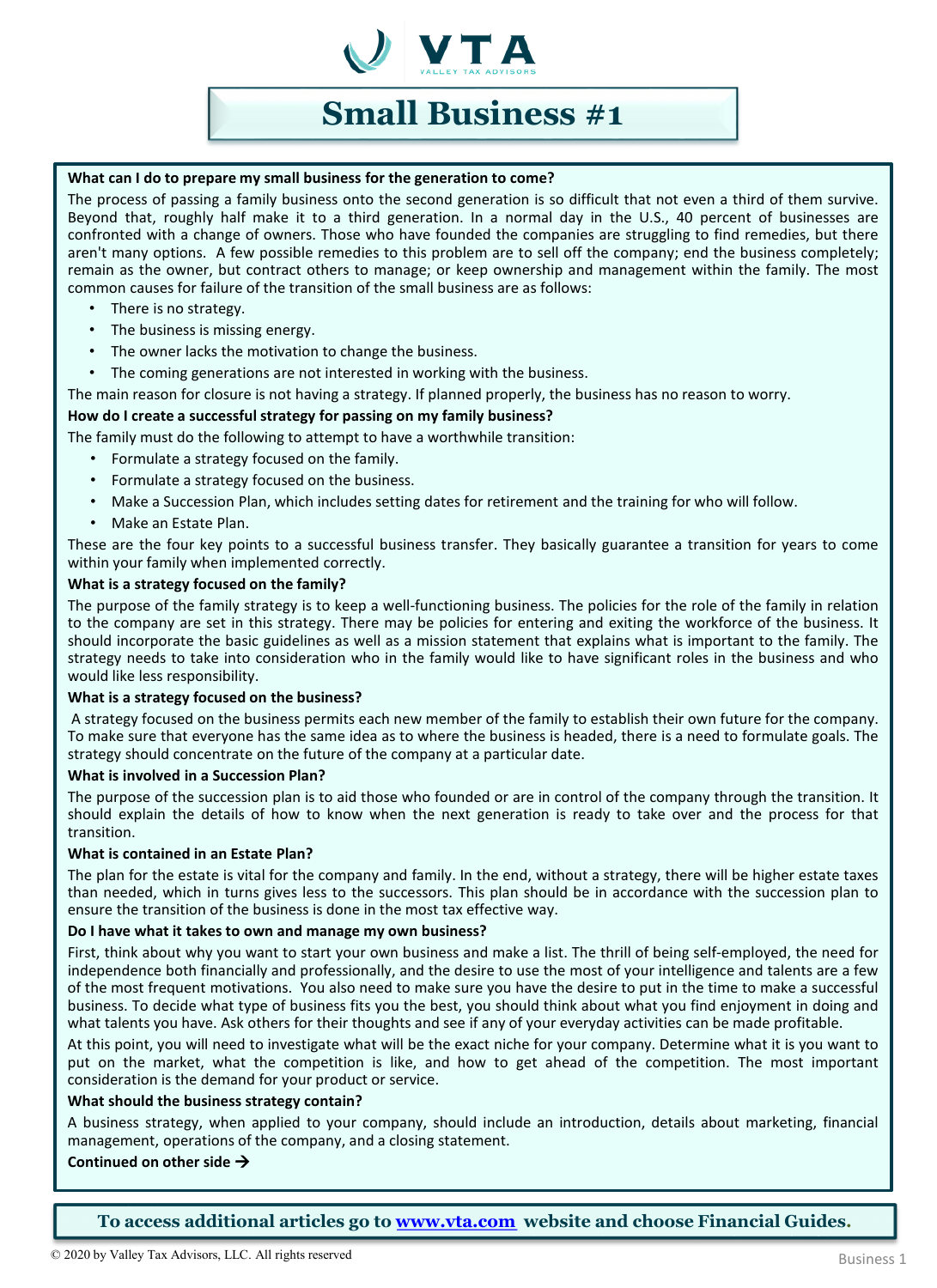

# **Small Business #2 (cont.)**

# **In the introduction of the business strategy, what should I incorporate?**

This segment of the business strategy should contain information about the company and its objectives. Detail the experience within your company and the structure of management and legal status. State what your business has to get ahead of the competition.

# **In the marketing portion of the business strategy, what should I incorporate?**

This is where you should state the products or services being offered and their demand in the market. It should also detail the market and its particular location and size.

# **In the financial management segment of the business strategy, what should I incorporate?**

You should outline the source and amount of the initial equity capital. You also should create a monthly operating budget for the beginning years, as well as expected return on investment (or ROI) and monthly cash flow for these years. After that, present the balance sheets and income statements for the first 2 years and state the break-even point. Discuss your own balance sheet and ways of compensation. Explain who will be in charge of accounting affairs and how they will be maintained. Lastly, think through the possible problems that may arise and develop solutions.

# **In the operations segment of the business strategy, what should I incorporate?**

This is where the explanation of the management of the daily activities will be. It should include insurance coverage, lease or rent agreements and the processes related to the staff and employment. It should also detail what is necessary to produce the products/services and the processes of production and delivery.

# **In the closing statement of the business strategy, what should I incorporate?**

You should restate the company's objectives and purposes and explain the dedication you have to make your company succeed. Be sure to include the methods you plan to use to reach your objectives.

# **How do I know if a business based at home is good for me?**

You have to base your decision to start your own business on something other than the desire to be your own boss, such as: knowing beforehand what it is going to take, a thorough evaluation of your personality, and willingness to go the extra mile. You must be able to make plans and continually make the necessary changes and developments as you go. You will want to set up an environment that is devoted to the professional aspects of your life and even consider a separate office within your home.

# **Are there certain legal standards that will affect my home-based business?**

A home-based business is affected by many of the same laws that apply to normal companies. You need to speak with a lawyer and the state department of labor to learn which of these laws and regulations will come into play. You will need to know your city's zoning regulations as well as knowing which products may not be produced from home. Explosives, fireworks, toys, drugs, sanitary or medical products, and poisons are normally outlawed for production based at home. Other states will not allow the production of drink, food or clothing from home. You may be required to obtain a business bank account, a separate business telephone, a work certificate or license from the state, and a sales tax number for registration and accounting standards. If you have employees, you will be held responsible for social security taxes and withholding their income as well as observing the employee health and safety laws and minimum wage.

# **How can I prevent cash flow problems from hindering my small business?**

One of the main reasons small businesses collapse is they have a poor cash flow strategy. The most common reason for this is that many small business owners do not have a grasp on basic accounting principles. You should learn the basics to maximize your cash flow.

You can either keep cash on hand or in a business bank account in order to take care of the expenses. This will be enough to allow the company to pay bills, to supply investment capital and to have sufficient funds in case of emergencies.

An operating cycle begins with the buying of inventory and ends with receiving the payment for the inventory. It keeps track of the transition of assets to cash. Normally, you purchase an excess of inventory so as not to exhaust your stock as soon as sales are made. Accounts receivable and cash sales will make up your sales. The normal payment date for accounts receivable is 30 days from the purchase date, which is applicable to both your inventory and products sold. Cash and accounts payable are lessened with an inventory payment is made. The collection of receivables will raise your cash. At this point, the operating cycle and the cash has made a full circle and will start again.

**Continued on card #3**

**To access additional articles go to [www.vta.com](http://www.vta.com/) website and choose Financial Guides.**